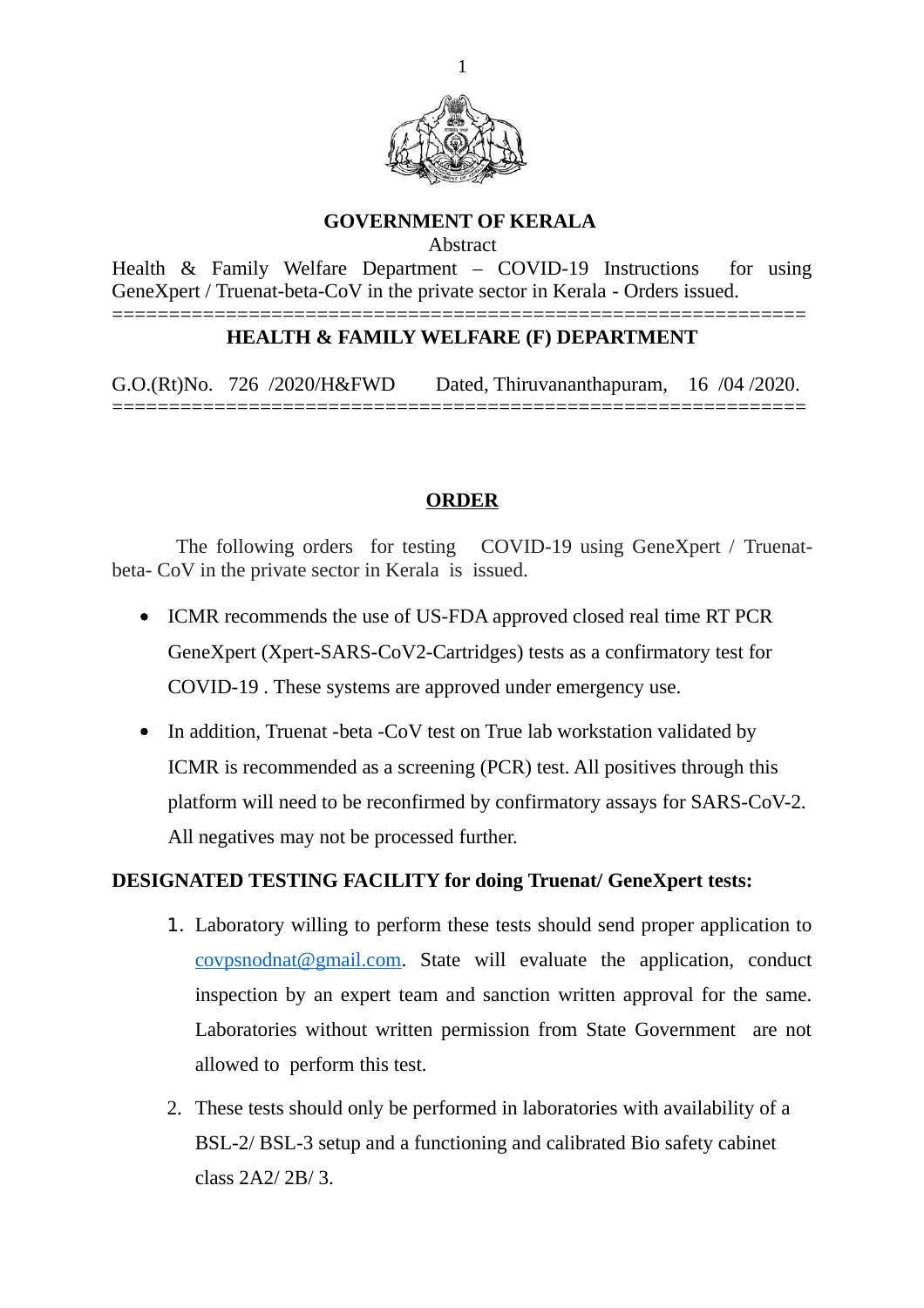- 3. Laboratories shall perform the tests only through proper request from Designated sample collection facilities signed by a Registered Modern Medicine Practitioner with TCMC.
- 4. Laboratories must ensure a tie up facility for confirmation of tests/RT PCR Test laboratory in case of positive results in Truenat- beta -CoV.
- 5. The laboratory has to be registered in both the portals created for this purpose by the Government of Kerala and ICMR. Registration with Govt. of Kerala for COVID-19 testing can be obtained on request to the email mentioned above, with all required documents.
- 6. The laboratory shall report results of all persons tested to the Department of Health and Family Welfare, Govt. of Kerala through the on line portal on real time basis. The link to the on line portal shall be provided after registration. The nodal officer for the laboratory shall abide to this process and fill all the mandatory fields on real time basis.
- 7. Report shall also be uploaded on the on line portal of ICMR
- 8. The laboratory shall sign a Non-Disclosure Agreement and send a scanned copy for completion of registration. **Annexure-1**
- 9. Laboratory shall agree to verification of records by Local Public Health Authority anytime

# **DESIGNATED SAMPLE COLLECTION FACILITY**

- Throat/Nasal swabs to be collected only at Government approved Designated Sample Collection Facility. On expression of interests from private hospitals, District Medical Officer will approve Designated Sample Collection Facility.
- Sample Collection Facility shall collect Samples ONLY as per eligibility criteria based on proper request from Registered Modern Medicine Practitioner with TCMC.
- Designated sample collection facility shall have designated vehicle for transporting suspects to and from home and facility for disinfecting vehicles. Facility shall also have rooms and ICUs for isolating suspects of COVID-19 and agree to follow the guidelines and protocols issued by Government of Kerala.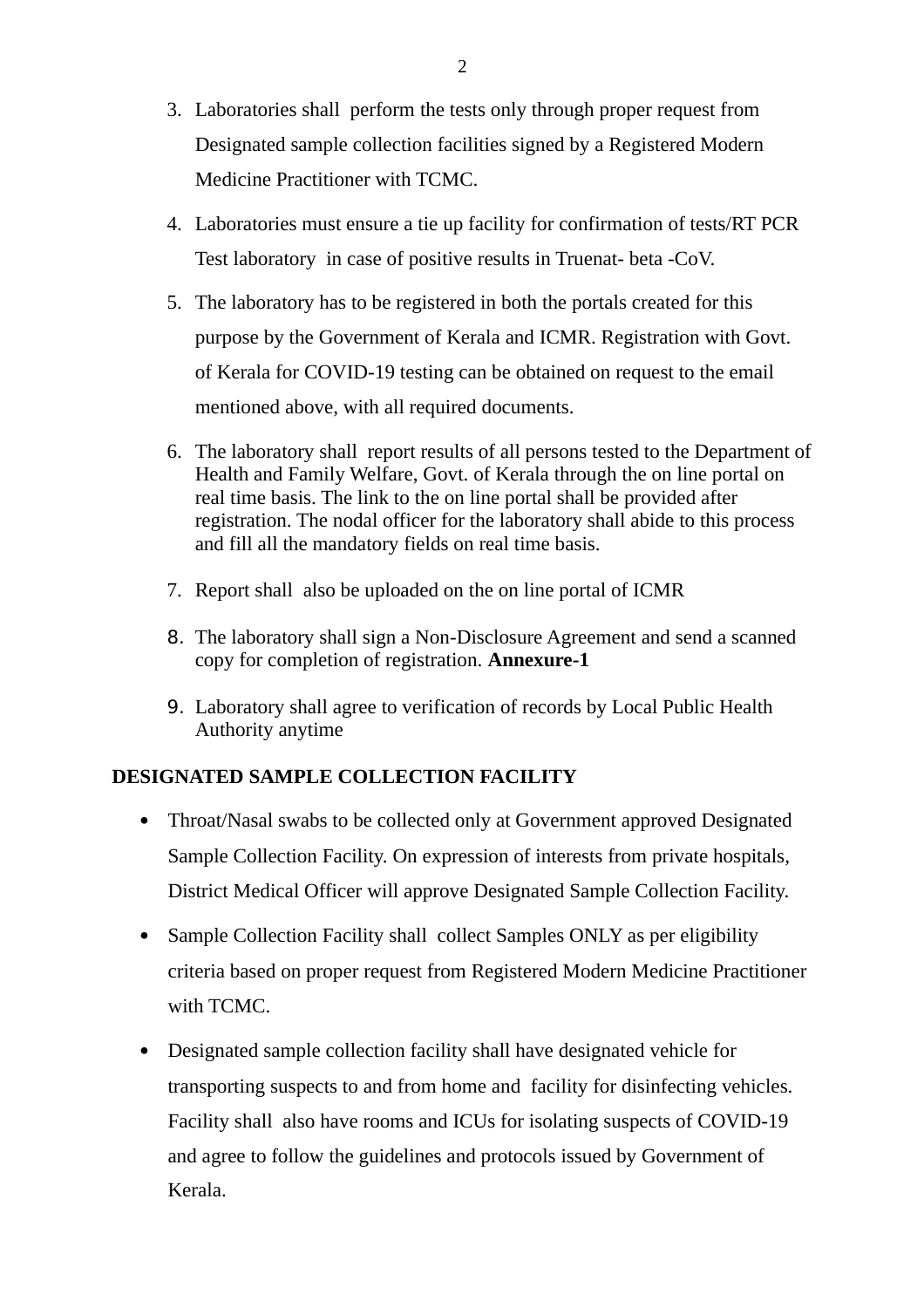- Facility shall maintain Clinical Information Format (CIF) for all patients from whom samples have been collected and requests tests in prescribed formats with all information duly filled definitions attached as **Annexure 2.**
- The sample collection shall be done using the recommended Personal Protective Equipment (PPE).
- Sample collection sites shall be disinfected regularly as per recommended procedures. All recommended bio safety and biosecurity precautions shall be implemented.
- Sample transport to the COVID-19 testing laboratory shall be ensured under proper cold-chain conditions and with triple layered packing.
- Details of sample collection process and transportation are available as **Annexure 3.**

# **CRITERIA FOR PATIENT SELECTION**

The patient/person should have a test request form for COVID-19 testing issued by a registered Modern medicine practitioner at Designated Sample Collection Facility. Registered Medical Practitioner should prescribe these tests only for the categories of patients recommended by Government of Kerala. Available at: [https://dhs.kerala.gov.in/wp-content/uploads/2020/04/Advisory-Addendum-to](https://dhs.kerala.gov.in/wp-content/uploads/2020/04/Advisory-Addendum-to-revised-Testing-Admissoin-discharge-srategy.pdf)[revised-Testing-Admissoin-discharge-srategy.pdf](https://dhs.kerala.gov.in/wp-content/uploads/2020/04/Advisory-Addendum-to-revised-Testing-Admissoin-discharge-srategy.pdf)

- a) All symptomatic individuals who have undertaken international travel in the last 14 days
- b) All symptomatic contacts of laboratory confirmed cases
- c) All symptomatic health care workers
- d) All patients with Severe Acute Respiratory Illness (fever AND cough and/or shortness of breath)
- e) Asymptomatic direct and high-risk contacts of a confirmed case should be tested once between day 5 and day 14 of coming in his/her contact
- f) All symptomatic from locality/area where clustering of cases/community transmission have been reported in last 14 days.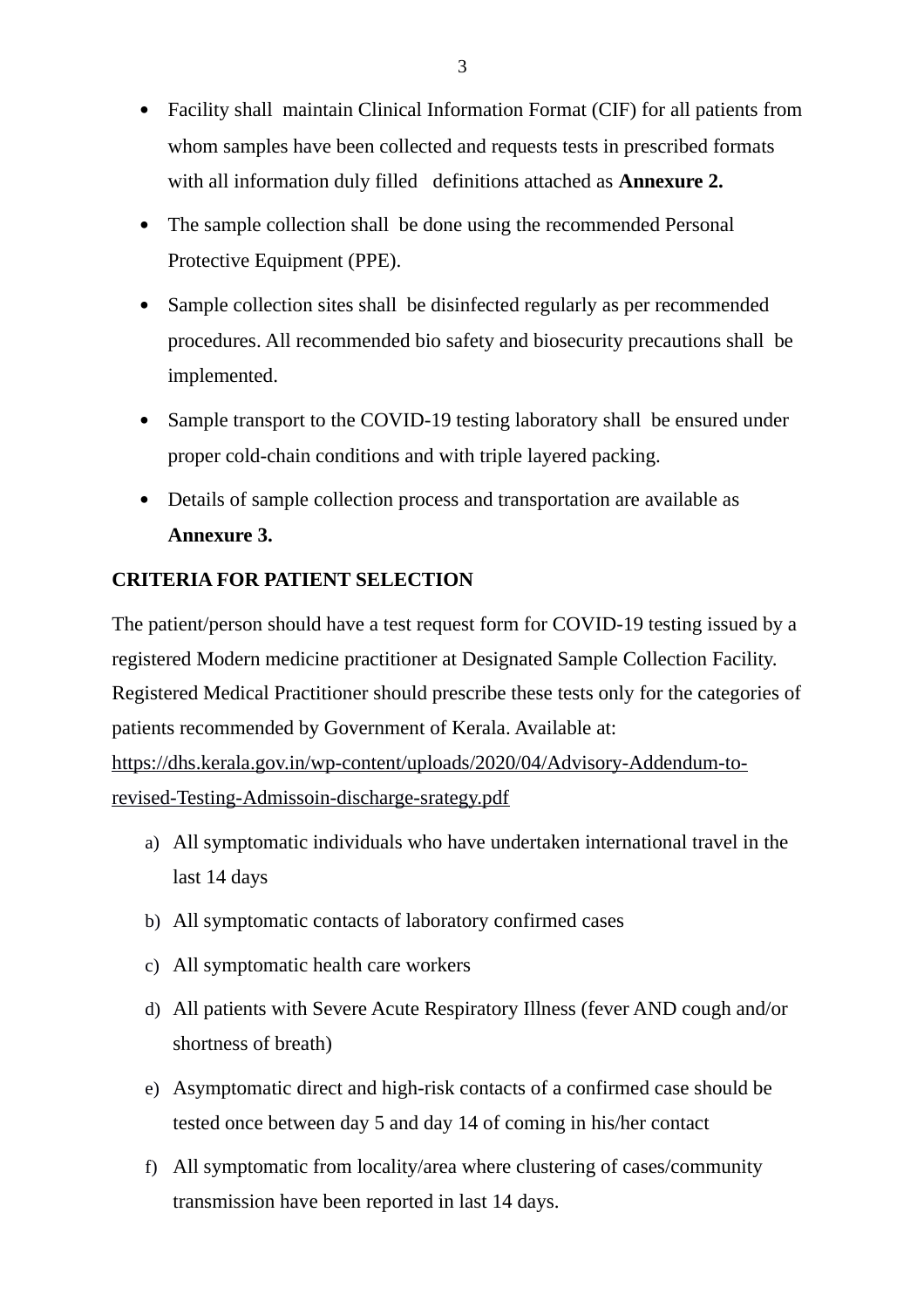g) All symptomatic who attended mass gatherings, festivals, funerals in last 14 days where people from abroad are likely to have attended

The test request should include details on which category the patient belongs to. Since the guidance evolves periodically the latest revised version is to be followed.

### **REPORTING OF THE TEST RESULTS:**

- **1)** The nodal officer of the laboratory shall ensure that *all the relevant*  information are collected from the patient/ doctor requesting the test during the time of receipt of sample itself so that all the relevant data can be entered on the on line portal.
- **2)** Test results shall be verified by the microbiologist/lab-in-charge at the designated private lab.
- **3)** Details of all tests conducted and results must be entered on real time basis to the on-line portal of Department of Health and Family Welfare, Govt. of Kerala. The daily testing summary should be entered in the separate sheet provided in the link at 9 am every day for the number of samples received and tested the previous day (even if no tests were done).
- **4)** Weekly utilisation certificates of Chips/cartridges need to be submitted every Saturday 6:00 PM.
- **5)** The results (positive or negative) must not be disclosed to the patient by the laboratory. The results will be informed to the patient on the same day of reporting by the Department of Health and Family Welfare and take further necessary steps.
- **6)** The District/Local Health authorities (District Surveillance Officer /Medical Officer Primary Health Centre ) shall inform the patient/person and the treating physician and take appropriate public health action. Further testing, admission, isolation and quarantine shall be as per the existing guidelines for COVID-19 available at www.dhskerala.gov.in
- **7)** The results shall be disclosed to the treating physician/ patient only after approval from the Department of Health and Family Welfare Govt. of Kerala.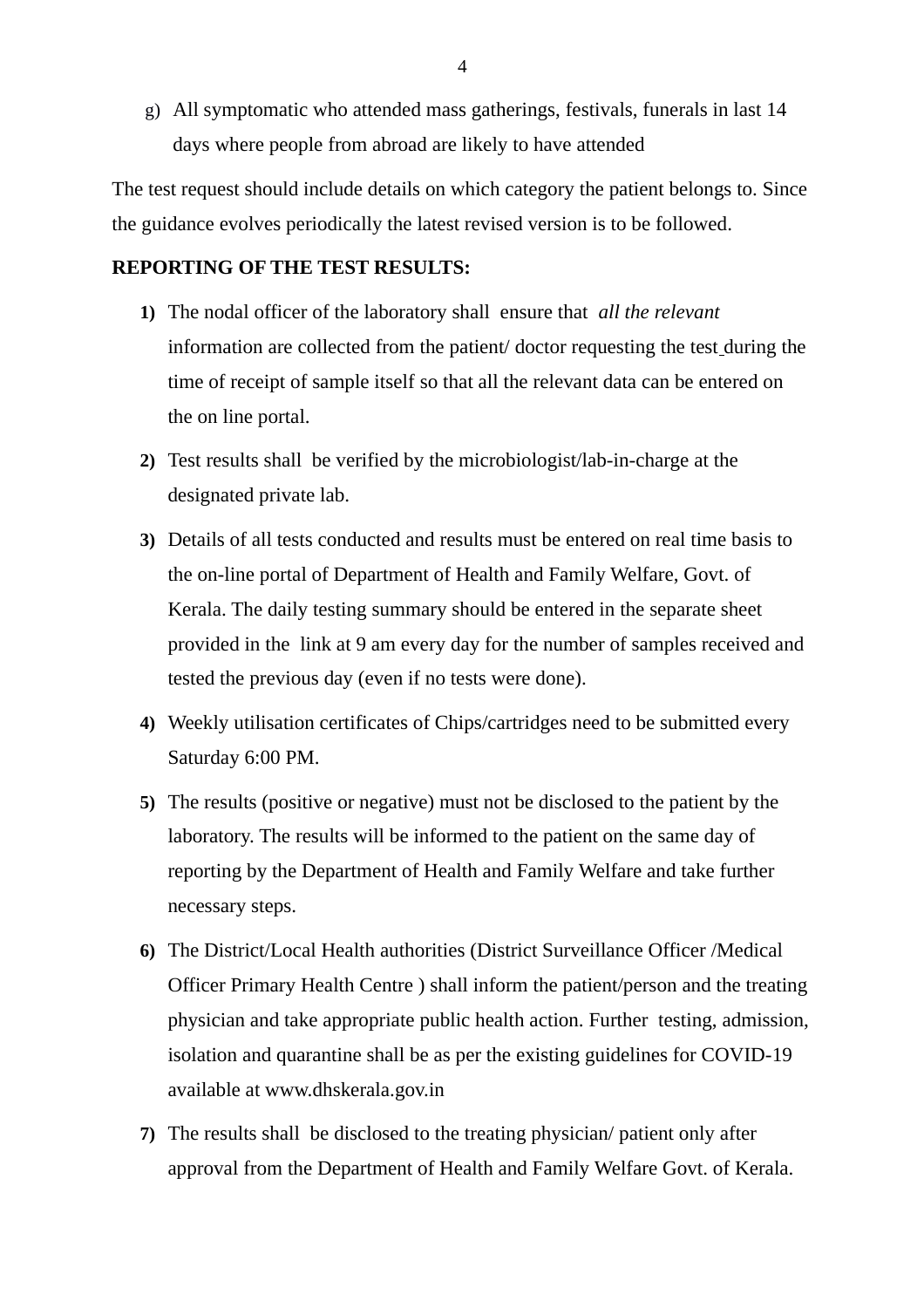**8)** Reporting to ICMR shall be as per ICMR guidelines.

#### **RATE OF TEST:**

The following directions were issued by the Honourable Supreme Court of India in Writ petition (civil) Diary No.(s).10816/2020 dated 13/04/2020.

- (i) Free testing for COVID19 shall be available to persons eligible under Ayushman Bharat Pradhan Mantri Jan Aarogya Yojana as already implemented by the Government of India, and any other category of economically weaker sections of the society as notified by the Government for free testing for COVID-19, hereinafter.
- (ii) The Government of India, Ministry of Health and Family Welfare may consider as to whether any other categories of the weaker sections of the society e.g. workers belonging to low income groups in the informal sectors, beneficiaries of Direct Benefit Transfer, etc. apart from those covered under Ayushman Bharat Pradhan Mantri Jan Aarogya Yojana are also eligible for the benefit of free testing and issue appropriate guidelines in the above regard also within a period of one week.
- (iii) The private Labs can continue to charge the payment for testing of COVID-19 from persons who are able to make payment of testing fee as fixed by ICMR.
- (iv) The Government of India, Ministry of Health and Family Welfare may issue necessary guidelines for reimbursement of cost of free testing of COVID-19 undertaken by private Labs and necessary mechanism to defray expenses and reimbursement to the private Labs.
- (v) Central Government to give appropriate publicity to the above, and its guidelines to ensure coverage to all those eligible.

 For the Truenat test the charge is fixed as Rupees One thousand five hundred only per test as per the reference number  $F.No.Z.28015/23/2020-EMR$  Dated 21/3/2020 GOI Ministry of H&FWD. The Truenat test for BPL patients having Karunya Arogya Suraksha Padhathi (KASP) card will be done free of cost and the Private Labs may reimburse the cost from Karunya Arogya Suraksha Padhathi (KASP). Xpert-SARS-COV Test is not yet licensed for commercial use. The rate of Xpert-SARS-COV Test will be fixed on approval for commercial use. The directions of the Honourable Supreme Court, ICMR, Government of India and the State with regard to the rates are to be followed strictly.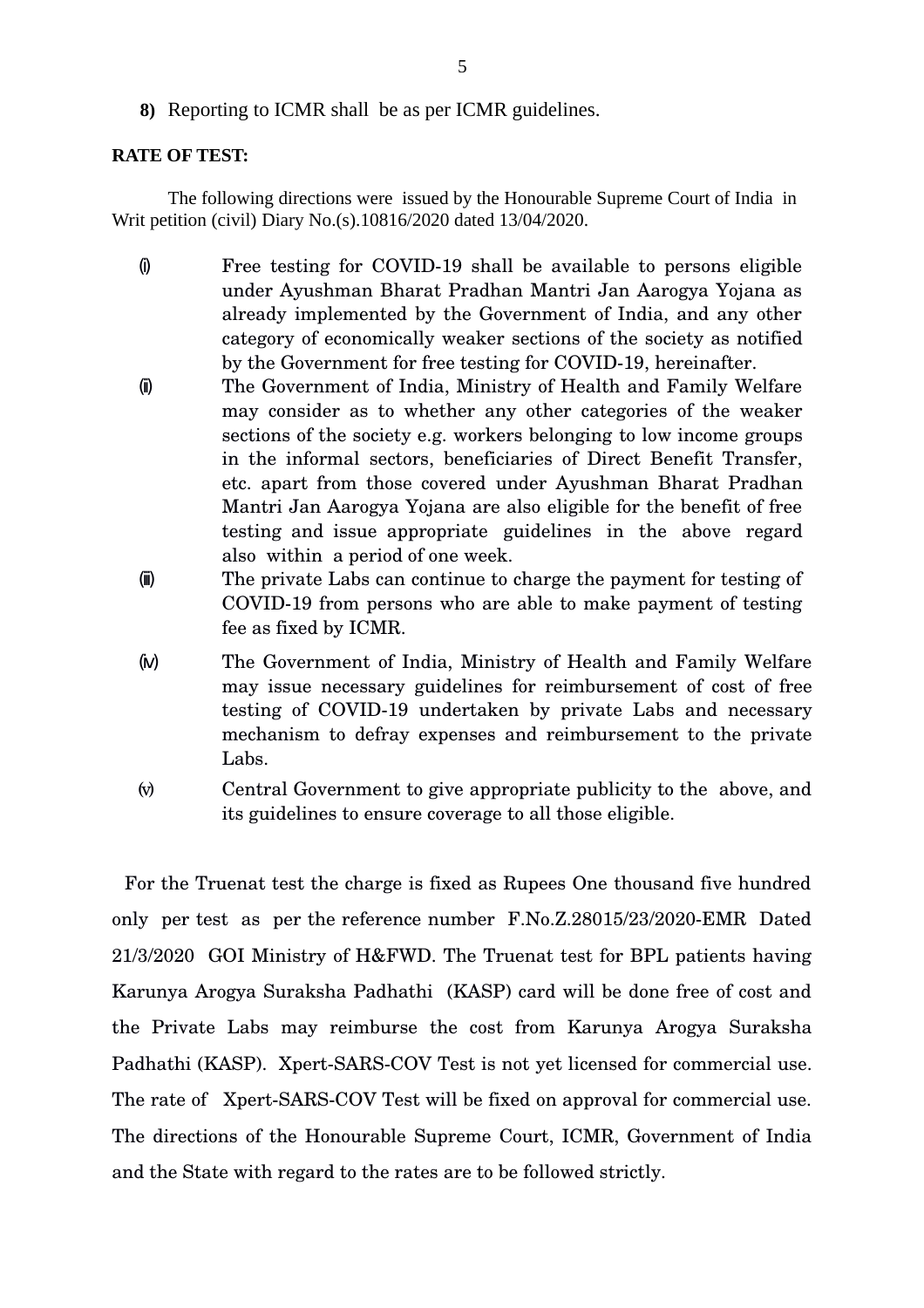### **ANNEXURE- 1: Non- Disclosure Form**

# **DEPARTMENT OF HEALTH AND FAMILY WELFARE, GOVT. OF KERALA.**

# NON- DISCLOSURE AGREEMENT ON TESTING FOR COVID-19

I, …………………………………(Name of Lab in Charge), ………………………………… ……………………………………………………. (Name and address of Lab), with registration number for Testing for COVID-19 ………………………….. and NABL reg. no……………………………………………, hereby declare that the results of the Testing for COVID-19 shall be disclosed to the patient/person who had undergone the test and the treating physician/referring practitioner only after approval from the Department of Health and Family Welfare, Government of Kerala.

I shall not disclose the results to any other person/ colleagues/ head of institution or any organization without the permission of the Department of Health and Family Welfare, Government of Kerala.

All necessary measures to ensure confidentiality, privacy and security of patient information shall be maintained. Good laboratory practices shall be ensured.

I hereby declare that I shall abide by all the stipulations of ICMR and Department of Health and Family Welfare, Government of Kerala.

Signature of Lab in Charge with date :\_\_\_\_\_\_\_\_\_\_\_\_\_\_\_\_\_\_

| Name of Lab in Charge : |  |
|-------------------------|--|
|                         |  |

| <b>TCMC Registration:</b> |  |
|---------------------------|--|
|                           |  |

Formal Address: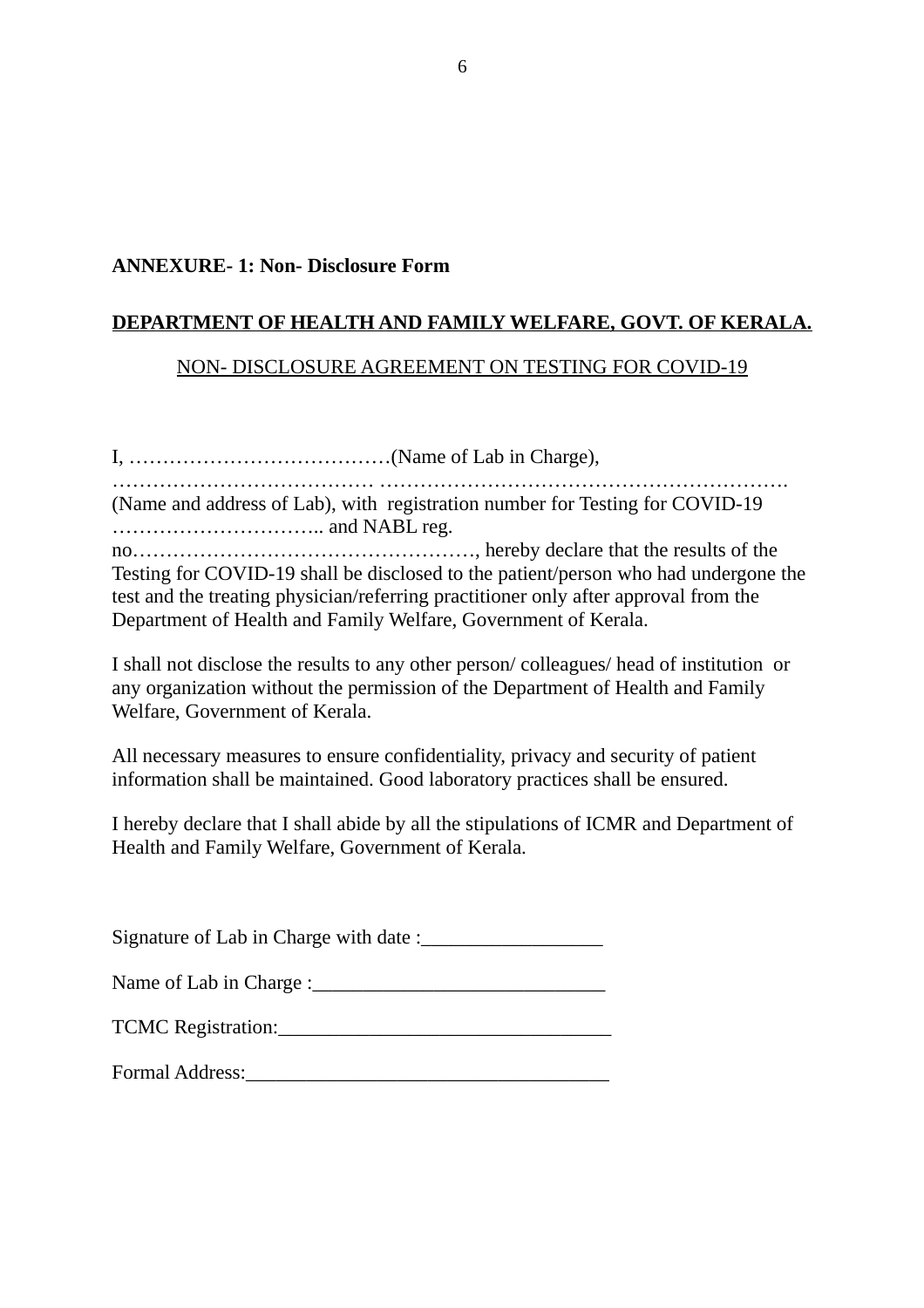# **ANNEXURE-2: Definition of COVID suspect, High and Low risk contact.**

# **COVID Suspect:**

A patient with acute respiratory illness (fever and at least one sign/symptom of respiratory disease (e.g. cough, shortness of breath or diarrhoea), AND a history of travel to or residence in a country/area or territory reporting local transmission (See NCDC/WHO website for updated list) of COVlD-19 disease during the 14 days prior to symptom onset;

#### OR

A patient/health care worker with any acute respiratory illness AND having been in contact with a confirmed COVID-19 case in the last 14 days prior to onset of symptoms;

#### OR

A patient with severe acute respiratory infection {fever and at least one sign/symptom of respiratory disease (e.g. cough, shortness breath)} AND requiring hospitalization AND with no other etiology that fully explains the clinic presentation;

OR

A case for whom testing for COVID-19 infection is inconclusive

### **High Risk (HR) Contact:**

1. Contact with a confirmed case of COVID-19.

2. Travellers who visited a hospital where COV1D-19 cases are being treated

3. Travel to a locality where active COVID-19 Community Spread is suspected or clustering of COVID-19 cases are detected in the last 14 days.

4. Touched body fluids of patients (respiratory tract secretions, blood, vomitus, saliva, urine, faeces).

5. Had direct physical contact with the body of the patient including physical examination without PPE.

6. Touched or cleaned the linens, clothes or dishes of the patient

7. Close contact, within 3 feet (1 metre) of the confirmed case

8. Co-passengers in an airplane /vehicle seated in the same row, 3 rows in front and behind of a confirmed COVID19 case

#### **Low Risk (LR) Contact:**

1. Shared the same space (same classroom/same room for work or similar activity and not having high risk exposure to the confirmed/suspected case)

2. Travel in the same environment (bus/train) but not having high risk exposure as cited above.

3. Any traveller from abroad not satisfying high risk criteria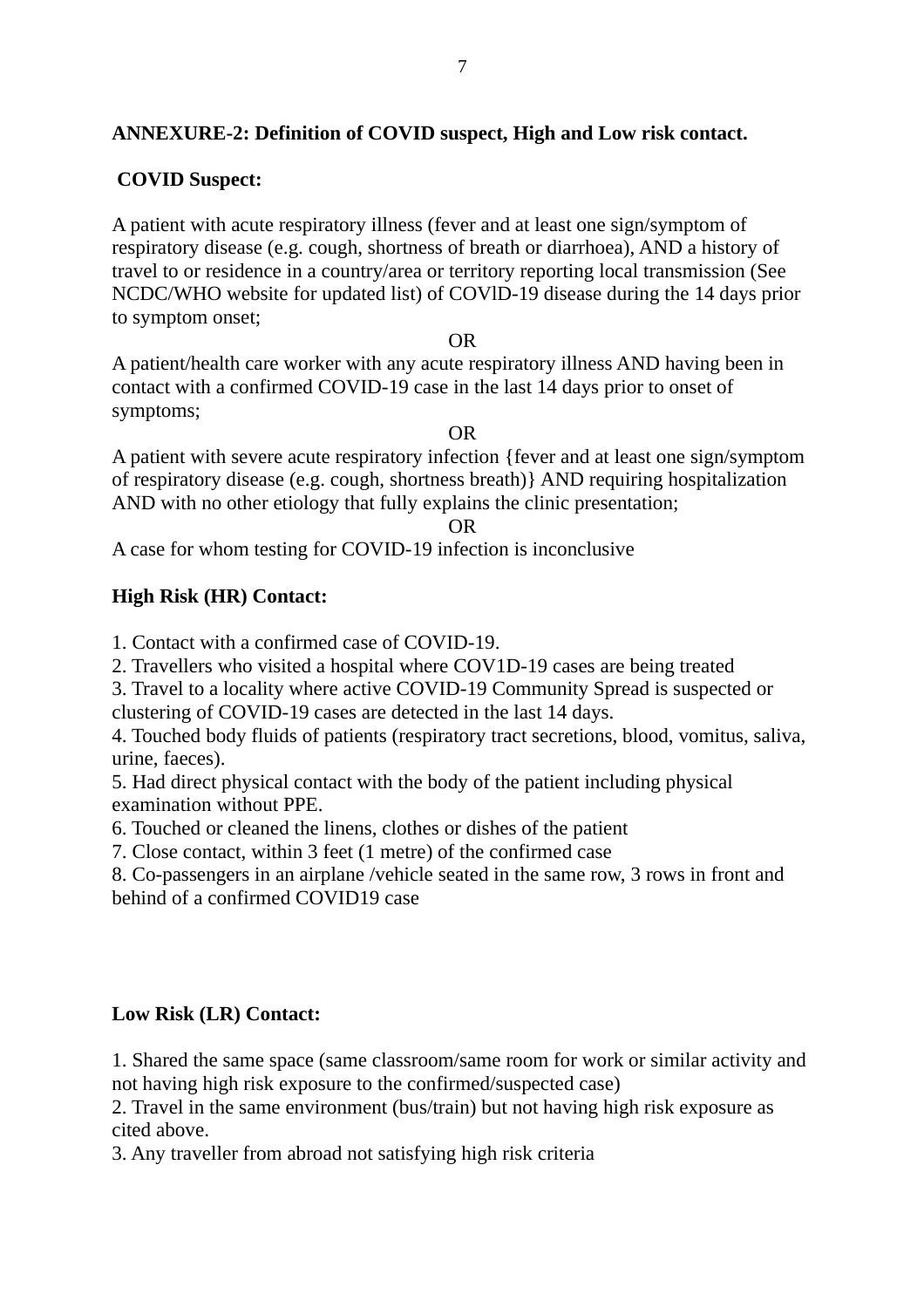# **ANNEXURE-3: GUIDE TO SAMPLE COLLECTION & TRANSPORTATION**

# **Collection of samples**

For initial diagnostic testing for COVID-19, an upper respiratory specimen is preferred. Nasopharyngeal specimen is the preferred choice for swab-based SARS-CoV-2 testing. When collection of a nasopharyngeal swab is not possible, the following are acceptable alternatives:

- An oropharyngeal (OP) specimen collected by a healthcare professional, or
- A nasal mid-turbinate (NMT) swab collected by a healthcare professional or b
- An anterior nares (nasal swab; NS) specimen collected by a healthcare professional

For NS, a single polyester swab with a plastic shaft should be used to sample both nares. NS or NMT swabs should be placed in a transport tube containing viral transport medium with virus lysis buffer provided along with the kit by the supplier.

If both NP and OP swabs both are collected, they should be combined in a single tube to maximize test sensitivity and limit testing resources

A. Upper respiratory tract

# **Nasopharyngeal (NP) swab/oropharyngeal (OP) swab**

Use only synthetic fibre swabs with plastic shafts. Do not use calcium alginate swabs or swabs with wooden shafts, as they may contain substances that inactivate some viruses and inhibit PCR testing. Place swabs immediately into sterile tubes containing 2-3 mL of viral transport media. If both swabs are used, NP and OP specimens should be combined at collection into a single vial. OP swabs remain an acceptable specimen type.

*Nasopharyngeal swab:* Insert a swab into nostril parallel to the palate. Swab should reach depth equal to distance from nostrils to outer opening of the ear. Leave swab in place for several seconds to absorb secretions. Slowly remove swab while rotating it. *Oropharyngeal swab (e.g., throat swab):* Swab the posterior pharynx, avoiding the tongue.

B. Lower respiratory tract [Only if recommended by ICMR]

# **.Bronchoalveolar lavage, tracheal aspirate**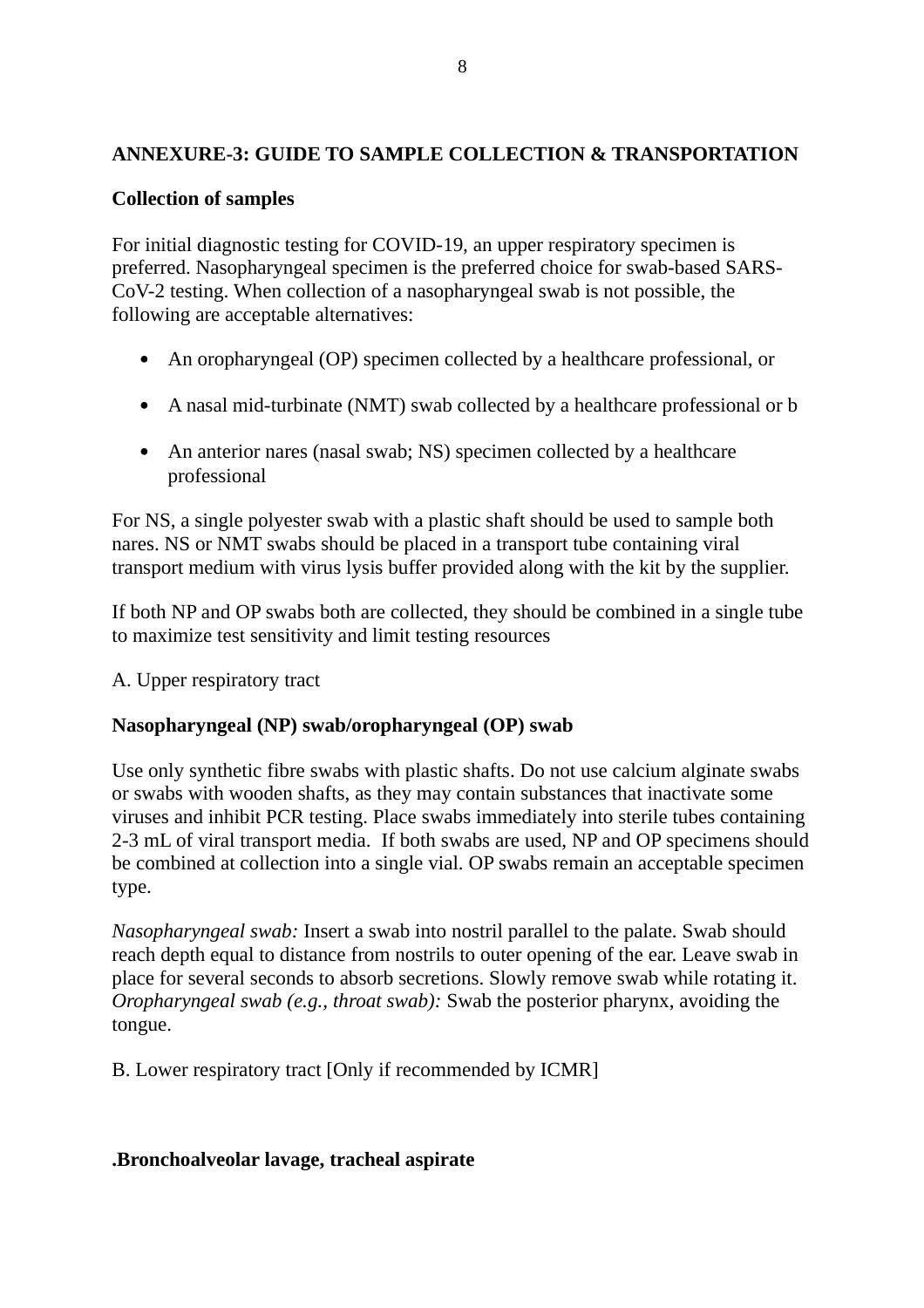Collect 2-3 mL into a sterile, leak-proof, screw-cap sputum collection cup or sterile dry container.

# **Sputum**

Have the patient rinse the mouth with water and then expectorate deep cough sputum directly into a sterile, leak-proof, screw-cap sputum collection cup or sterile dry container.

# **Packing of Samples: Basic triple packaging system**

The system consists of three layers as follows.

1. Primary receptacle. A labelled primary watertight, leak-proof receptacle containing the specimen. The receptacle is wrapped in enough absorbent material to absorb all fluid in case of breakage.

2. Secondary receptacle. A second durable, watertight, leak-proof receptacle to enclose and protect the primary receptacle(s). Several wrapped primary receptacles may be placed in one secondary receptacle. Sufficient additional absorbent material must be used to cushion multiple primary receptacles.

The requisition form with patient details to be put in a self-lock cover and placed outside the second receptacle encompassing it.

3. Outer shipping package. The secondary receptacle is placed in an outer shipping package which protects it and its contents from outside influences such as physical damage and water while in transit.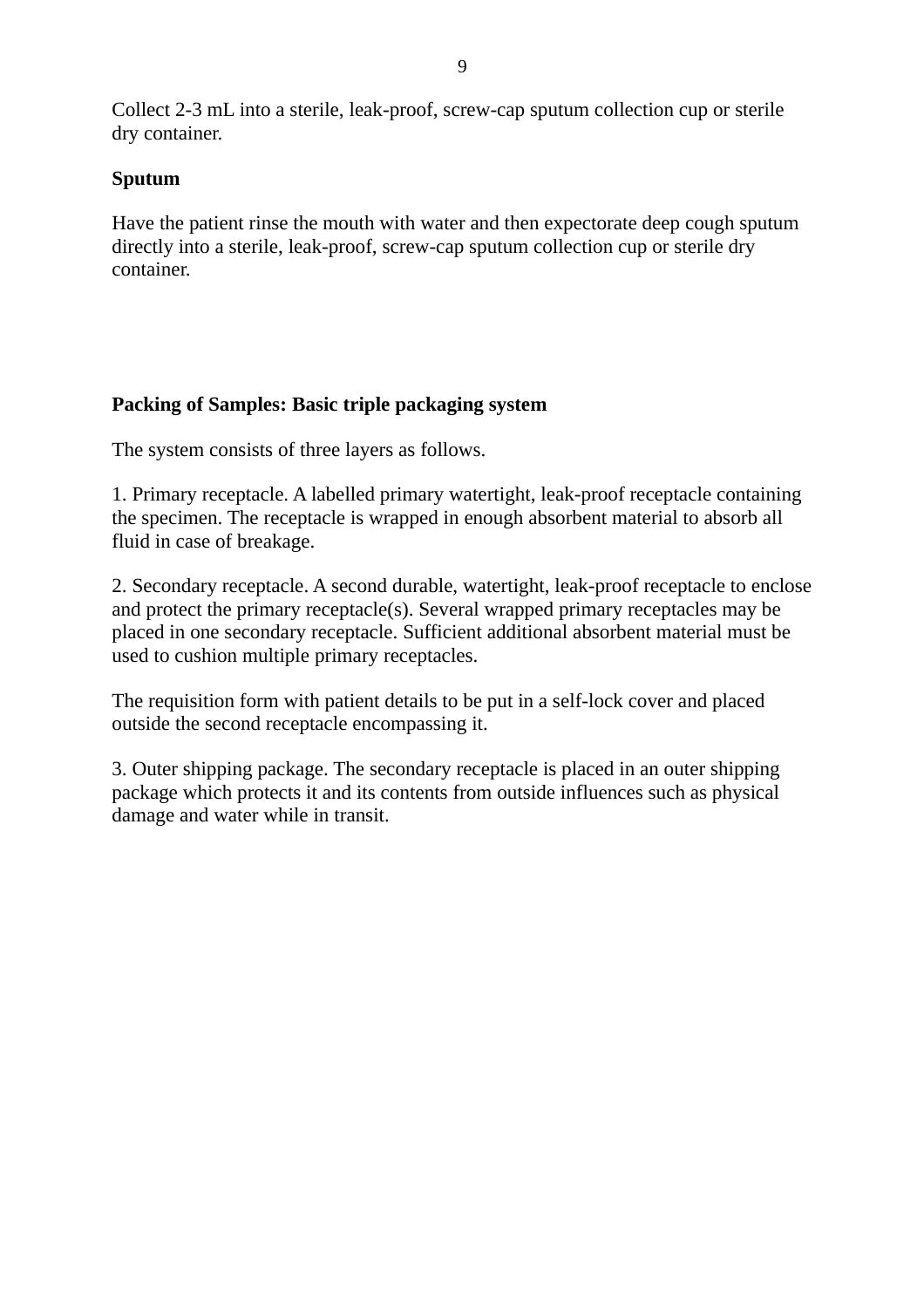

### **Transportation and Storage of samples:**

# *For transport of samples for viral detection, use VTM (viral transport medium)with virus lysis buffer provided along with the kit by the supplier.*

Samples should be safely packed as described above and transported under cold chain  $(4^{\circ}C)$  to the testing laboratory with prior intimation. Before dispatching the sample, disinfect the outer surface of container using 1: 100 dilution of bleach or 5% Lysol solution.

• Sample containing vials should be kept in good quality plastic bags tied with rubber bands so that inside material if leaks should not come out of bag. The plastic bag should be kept in another container which should be sealed with adhesive tape. This carrier should be placed in another plastic bag sealed with rubber bands and placed in thermocol / vaccine carrier containing ice. The case sheets with complete information should be placed in plastic bag and should be pasted outside the container.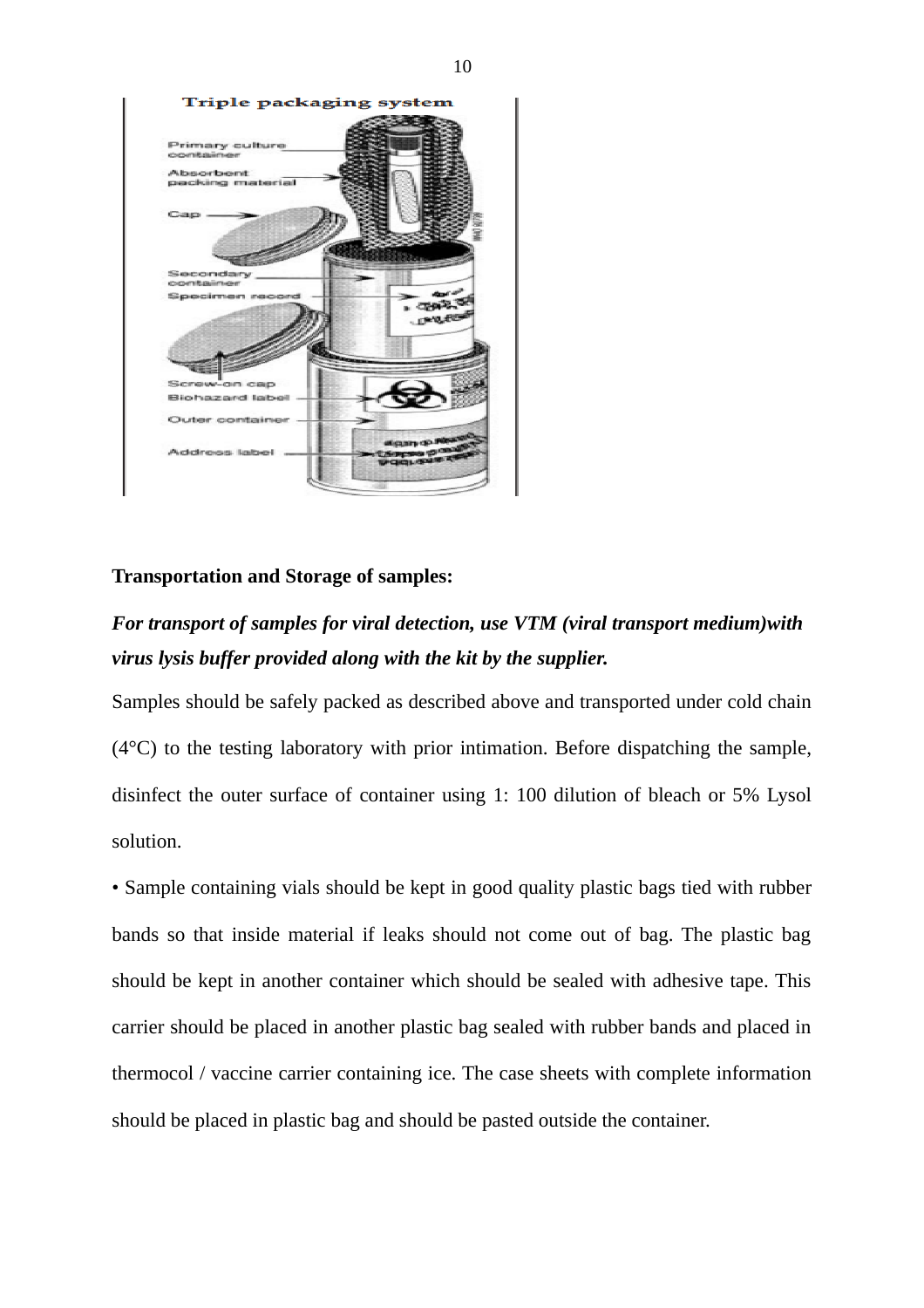• Samples should be transported at 4°C if they arrive at the laboratory with 48 hours; The sample must be stored at  $-70^{\circ}$ C if storage is required for longer periods.

• Proper labelling (name/age/gender/specimen ID) need to be done on specimen container and other details of sender (name/address/phone number) on the outer container by mentioning **"To be tested for 2019-nCoV"** .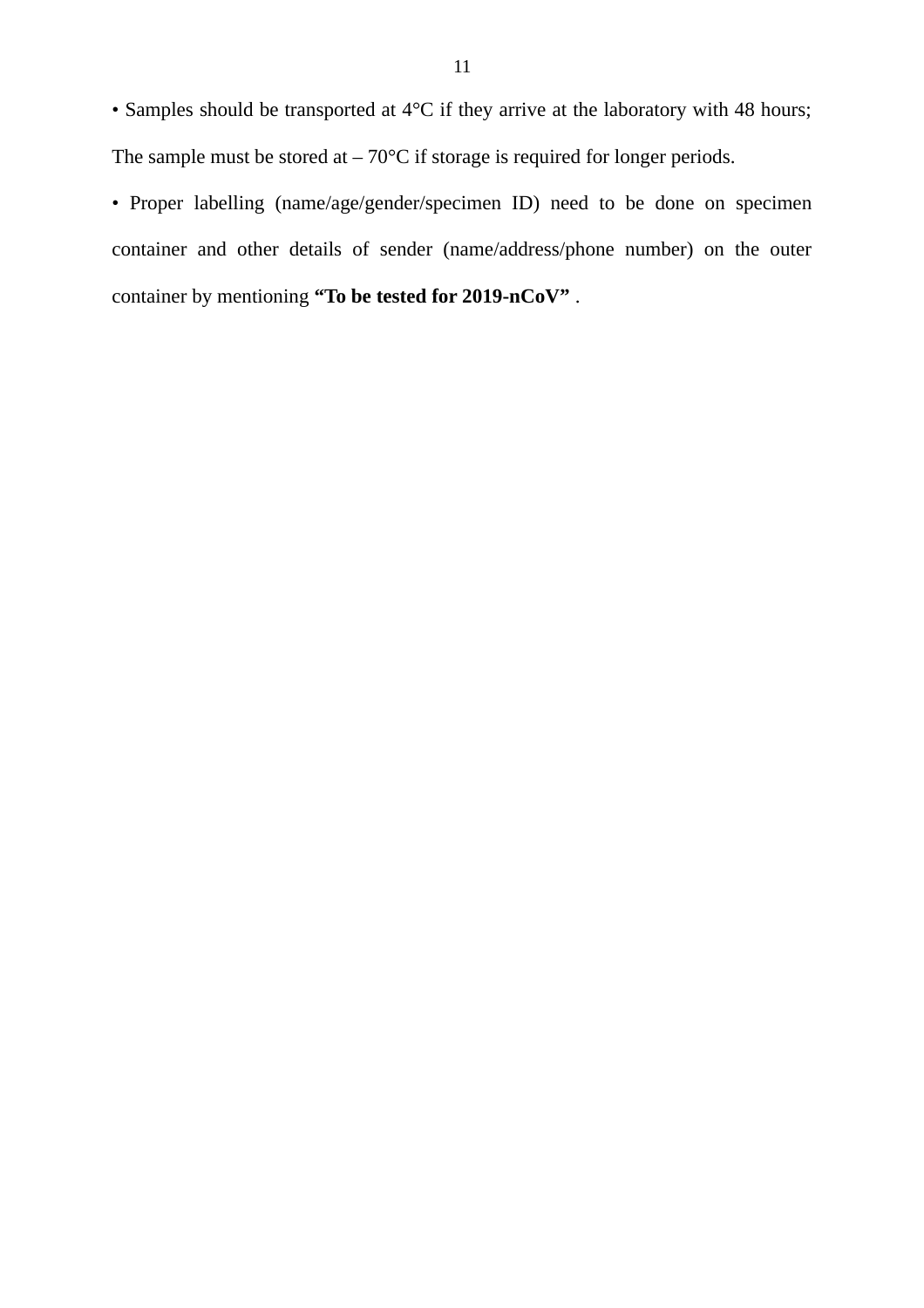



| JX |                              |                     |                                                         |                                                                                                                                                                                     |                                                                                                                                                                                  |                                                                      |                                                                                                        |                                                           |                                                      |                                                                              |                                                                 |                                                                            |    |                                                                                                     |         |
|----|------------------------------|---------------------|---------------------------------------------------------|-------------------------------------------------------------------------------------------------------------------------------------------------------------------------------------|----------------------------------------------------------------------------------------------------------------------------------------------------------------------------------|----------------------------------------------------------------------|--------------------------------------------------------------------------------------------------------|-----------------------------------------------------------|------------------------------------------------------|------------------------------------------------------------------------------|-----------------------------------------------------------------|----------------------------------------------------------------------------|----|-----------------------------------------------------------------------------------------------------|---------|
|    | Þ                            |                     |                                                         |                                                                                                                                                                                     |                                                                                                                                                                                  | U                                                                    | v                                                                                                      | w                                                         |                                                      |                                                                              |                                                                 | AA                                                                         | AB | AC                                                                                                  | AD      |
|    | <b>OCCUPAT</b><br><b>ION</b> | Special<br>Category | <b>HEALTH</b><br><b>CARE</b><br><b>WORKER</b><br>YES/NO | <b>HISTORY OF</b><br><b>TRAVEL</b><br><b>OUTSIDE</b><br><b>COUNTRY OR</b><br><b>KERALA STATE AFFECTE</b><br>SINCE MARCH D AREA<br>5,2020<br>(YES/NO),<br><b>MENTION</b><br>PLACE(S) | <b>WHETHE</b><br>R<br><b>ARRIVED</b><br><b>FROM</b><br>ANY<br><b>COUNTR</b><br><b>Y/STATE</b><br>OR<br><b>COVID</b><br>IN THE<br><b>LAST 14</b><br><b>DAYS-</b><br><b>YES/NO</b> | <b>IF YES</b><br><b>MENTION</b><br><b>PLACES OF</b><br><b>TRAVEL</b> | <b>ANY CONTACT</b><br><b>WITH A COVID</b><br><b>SUSPECT OR</b><br><b>CONFIRMED</b><br>CASE<br>(YES/NO) | <b>WHETHER ON</b><br><b>QUARANTINE ASYMPT</b><br>(YES/NO) | <b>SYMPTO</b><br><b>MATIC</b><br>OR<br><b>OMATIC</b> | <b>DATE OF</b><br><b>ONSET:</b><br><b>MENTION</b><br><b>SYMPTOMS; NUMBER</b> | <b>NAME OF</b><br><b>TEST KIT</b><br>USED, WITH<br><b>BATCH</b> | Result ([Positive/Negtive/NE; RESULT<br>Invalid/Indeterminate) ITH DATE OF |    | <b>IF ANY</b><br><b>PREVIOUS</b><br>TESTS FOR<br><b>)VID WAS</b><br><b>MPLE</b><br><b>ILLECTION</b> | Remarks |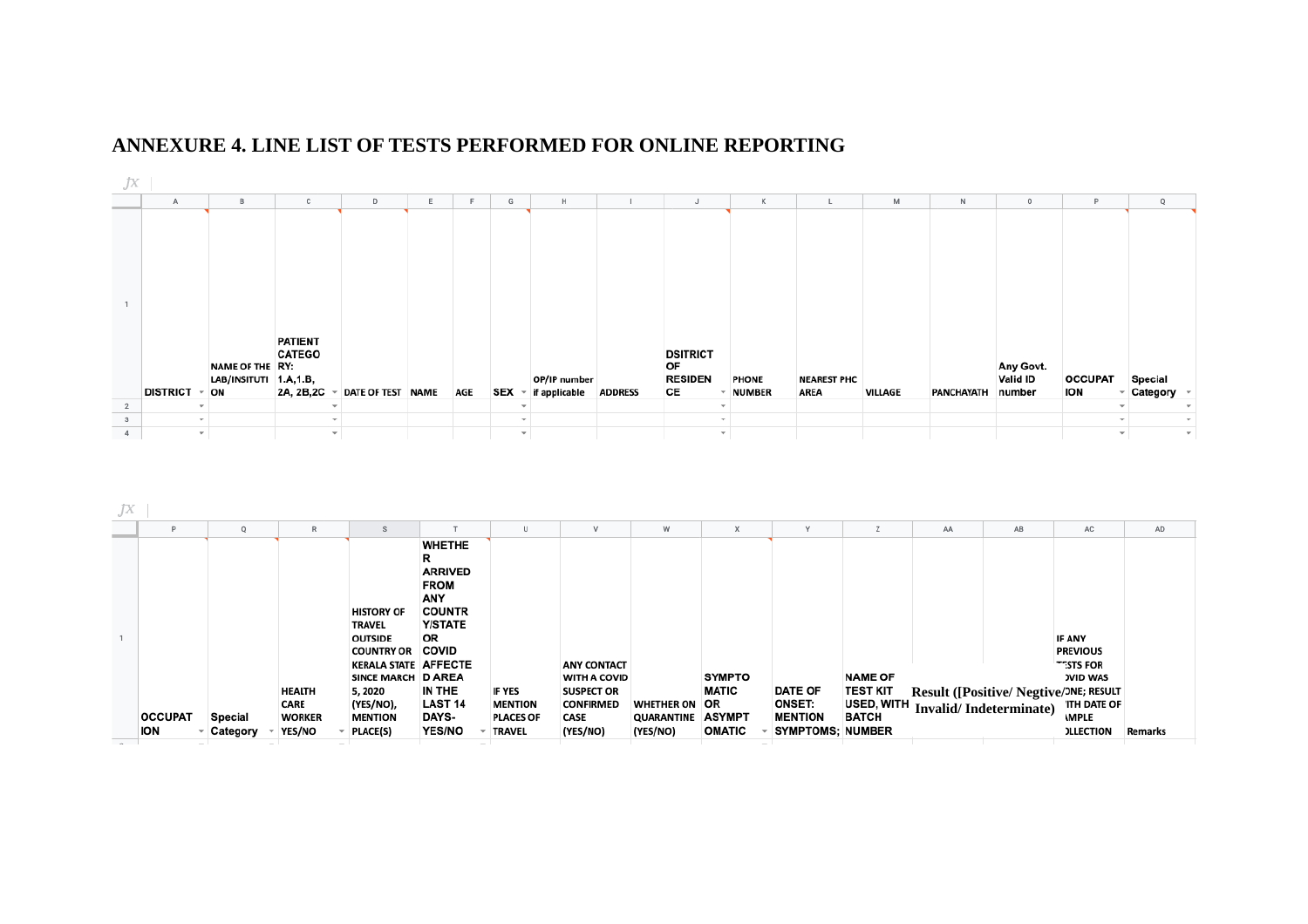### **Annexure 5: LINK TO GUIDELINES**

**Revised guidelines for testing, quarantine, hospital admission and discharge:**

**[https://dhs.kerala.gov.in/wp-content/uploads/2020/03/reg\\_12032020.pdf](https://dhs.kerala.gov.in/wp-content/uploads/2020/03/reg_12032020.pdf)**

**Addendum to revised testing, quarantine, admission and discharge:**

**<https://dhs.kerala.gov.in/wp-content/uploads/2020/04/Advisory-Addendum-to-revised-Testing-Admissoin-discharge-srategy.pdf>**

**Interim treatment guidelines:**

**[https://dhs.kerala.gov.in/wp-content/uploads/2020/03/interim\\_24032020.pdf](https://dhs.kerala.gov.in/wp-content/uploads/2020/03/interim_24032020.pdf)**

(BY ORDER OF THE GOVERNOR) Dr. RAJAN KHOBRAGADE Principal Secretary to Government

To

The Director of Medical Education, Thiruvananthapuram. The Director of Health Services Thiruvananthapuram All District Collectors All District Medical Officers ( through DHS ) The Director, IT Mission The Managing Director, KMSCL, Thiruvananthapuram The Drugs Controller, Thiruvananthapuram Information and Public Relations (Web & New Media) Department. Stock File/Office Copy.